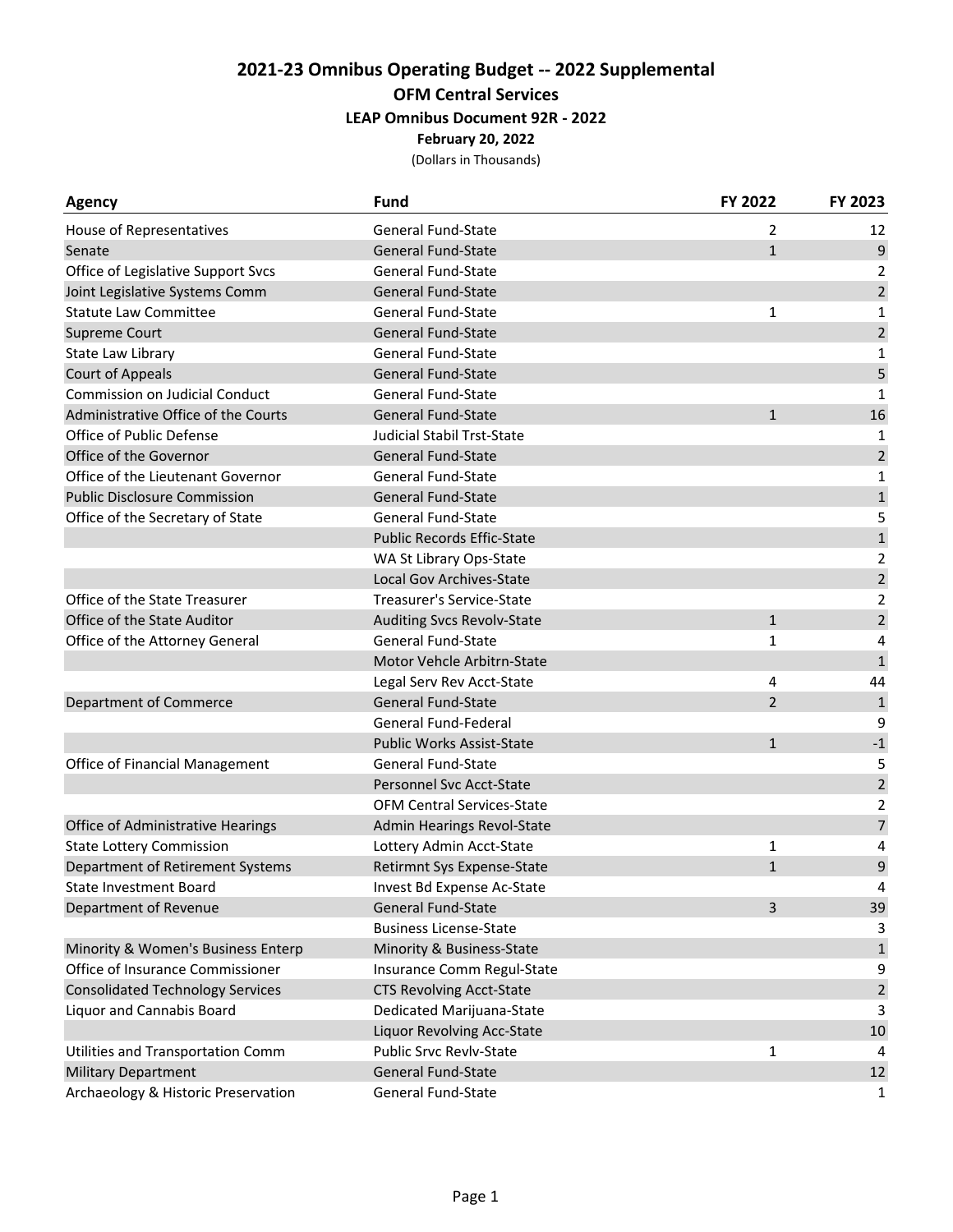## **2021‐23 Omnibus Operating Budget ‐‐ 2022 Supplemental OFM Central Services LEAP Omnibus Document 92R ‐ 2022 February 20, 2022**

(Dollars in Thousands)

| <b>Agency</b>                             | <b>Fund</b>                       | FY 2022        | FY 2023        |
|-------------------------------------------|-----------------------------------|----------------|----------------|
| WA State Health Care Authority            | <b>General Fund-State</b>         |                | $-26$          |
|                                           | General Fund-Federal              | 2              | 66             |
|                                           | St Hlth Care Admn Ac-State        | $\mathbf{1}$   |                |
|                                           | School Employees' In-State        |                | $\overline{7}$ |
| <b>Bd of Industrial Insurance Appeals</b> | <b>Accident Account-State</b>     |                | 3              |
|                                           | Medical Aid Account-State         |                | 3              |
| <b>Criminal Justice Training Comm</b>     | <b>General Fund-State</b>         |                | $\mathbf 2$    |
| Department of Labor and Industries        | General Fund-State                |                | $\mathbf{1}$   |
|                                           | <b>Electrical License-State</b>   |                | $-23$          |
|                                           | Constr Regis Inspect-State        | 1              | $\overline{7}$ |
|                                           | <b>Accident Account-State</b>     | 3              | 39             |
|                                           | Medical Aid Account-State         | 4              | 87             |
|                                           | Pressure Systems Saf-State        |                | $-2$           |
| Department of Health                      | <b>General Fund-State</b>         | $\mathbf{1}$   | $-5$           |
|                                           | <b>General Fund-Federal</b>       | 3              | 86             |
|                                           | General Fund-Local                | 1              | -9             |
|                                           | <b>Health Prfessns Acct-State</b> |                | $-13$          |
|                                           | Safe Drink Wtr Acct-State         |                | 2              |
|                                           | Drinking Water Assis-Federal      | $\mathbf{1}$   | $\overline{7}$ |
| Department of Veterans' Affairs           | <b>General Fund-State</b>         | 2              | 30             |
|                                           | <b>General Fund-Local</b>         |                | $\mathbf{1}$   |
| Children, Youth, and Families             | <b>General Fund-State</b>         | 8              | 35             |
|                                           | <b>General Fund-Federal</b>       | 3              | 121            |
| <b>Department of Corrections</b>          | <b>General Fund-State</b>         | 26             | 324            |
| Dept of Services for the Blind            | <b>General Fund-State</b>         |                | $-4$           |
|                                           | <b>General Fund-Federal</b>       |                | 6              |
| <b>Employment Security Department</b>     | <b>General Fund-Federal</b>       | $\mathbf{1}$   | $\mathbf{1}$   |
|                                           | <b>General Fund-Local</b>         |                | 12             |
|                                           | Unemploy Comp Admin-Federal       | $\overline{3}$ | 52             |
|                                           | Admin Contingen Acct-State        |                | $-24$          |
|                                           | <b>Employment Service-State</b>   |                | 5              |
|                                           | Fam Med Lv Insurance-State        |                | 18             |
| Dept of Social and Health Services        | <b>General Fund-State</b>         | 30             | 72             |
|                                           | General Fund-Federal              | 14             | 505            |
| Columbia River Gorge Commission           | <b>General Fund-State</b>         | $-1$           | $\mathbf{1}$   |
| Department of Ecology                     | General Fund-State                | 1              | 6              |
|                                           | Waste Reduct/Recycle-State        | $\mathbf{1}$   | $\overline{2}$ |
|                                           | <b>Water Quality Permit-State</b> | 1              | $\overline{7}$ |
|                                           | Underground Storage-State         | $\mathbf{1}$   |                |
|                                           | Hazardous Waste-State             |                | 1              |
|                                           | Radioactive Mixed-State           |                | 3              |
|                                           | Air Poll Contr Acct-State         | 1              |                |
|                                           | Oil Spill Prevn Acct-State        |                | $\overline{2}$ |
|                                           | Air Oper Permit Acct-State        |                | 1              |
|                                           | <b>Model Toxics Oper-State</b>    | $\overline{3}$ | 32             |
|                                           | Water Poll Ctrl Adm-State         | 1              |                |